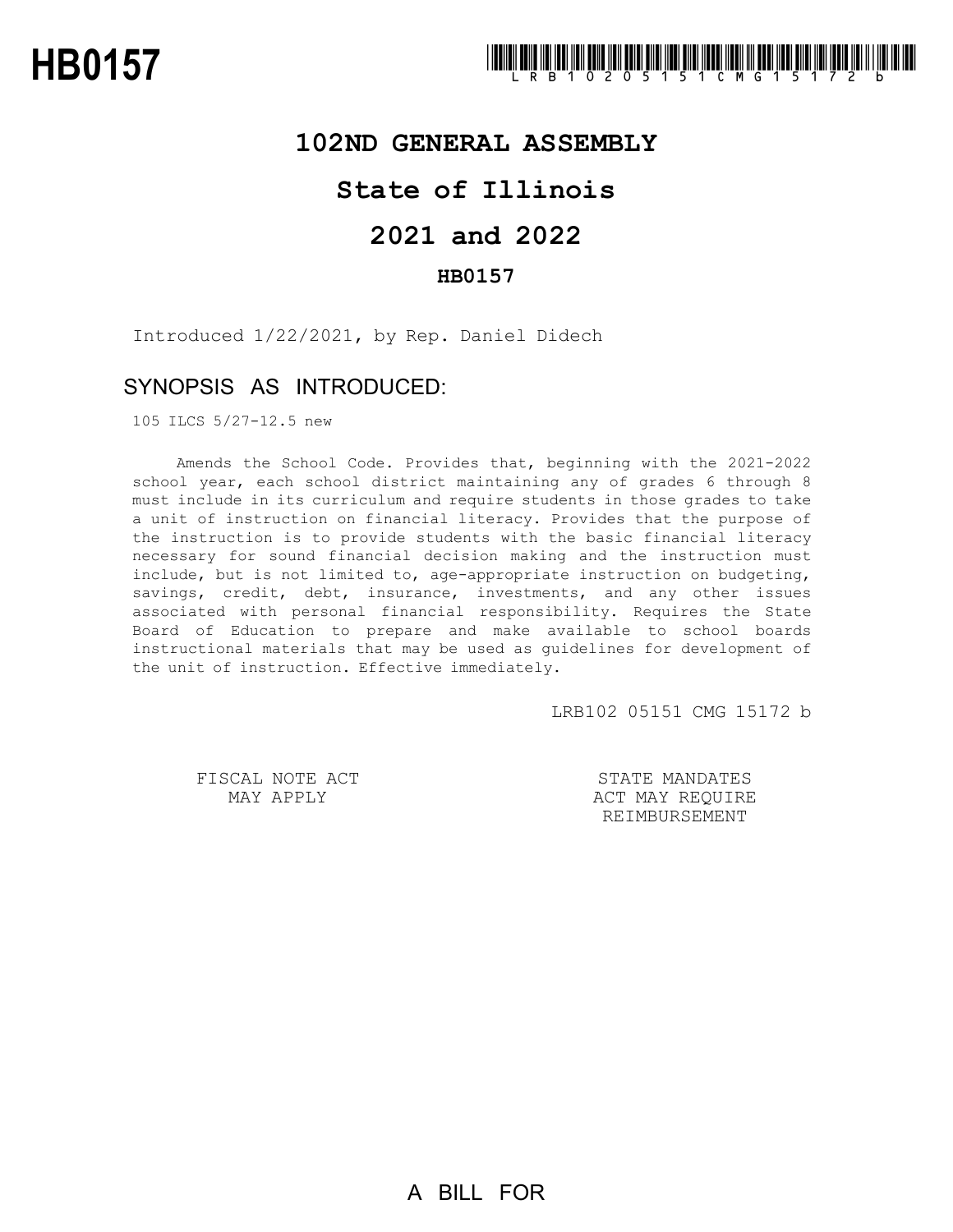1

AN ACT concerning education.

#### **Be it enacted by the People of the State of Illinois, represented in the General Assembly:** 2 3

Section 5. The School Code is amended by adding Section 27-12.5 as follows: 4 5

(105 ILCS 5/27-12.5 new) 6

Sec. 27-12.5. Financial literacy. 7

(a) Beginning with the 2021-2022 school year, each school district maintaining any of grades 6 through 8 must include in its curriculum and require students in those grades to take a unit of instruction on financial literacy. The purpose of the instruction is to provide students with the basic financial literacy necessary for sound financial decision making. The instruction must include, but is not limited to, age-appropriate instruction on budgeting, savings, credit, debt, insurance, investments, and any other issues associated with personal financial responsibility. 8 9 10 11 12 13 14 15 16 17

(b) The State Board of Education must prepare and make available to school boards instructional materials that may be used as guidelines for development of a unit of instruction under this Section. 18 19 20 21

(c) A school board shall determine the minimum amount of instructional time that qualifies as a unit of instruction 22 23